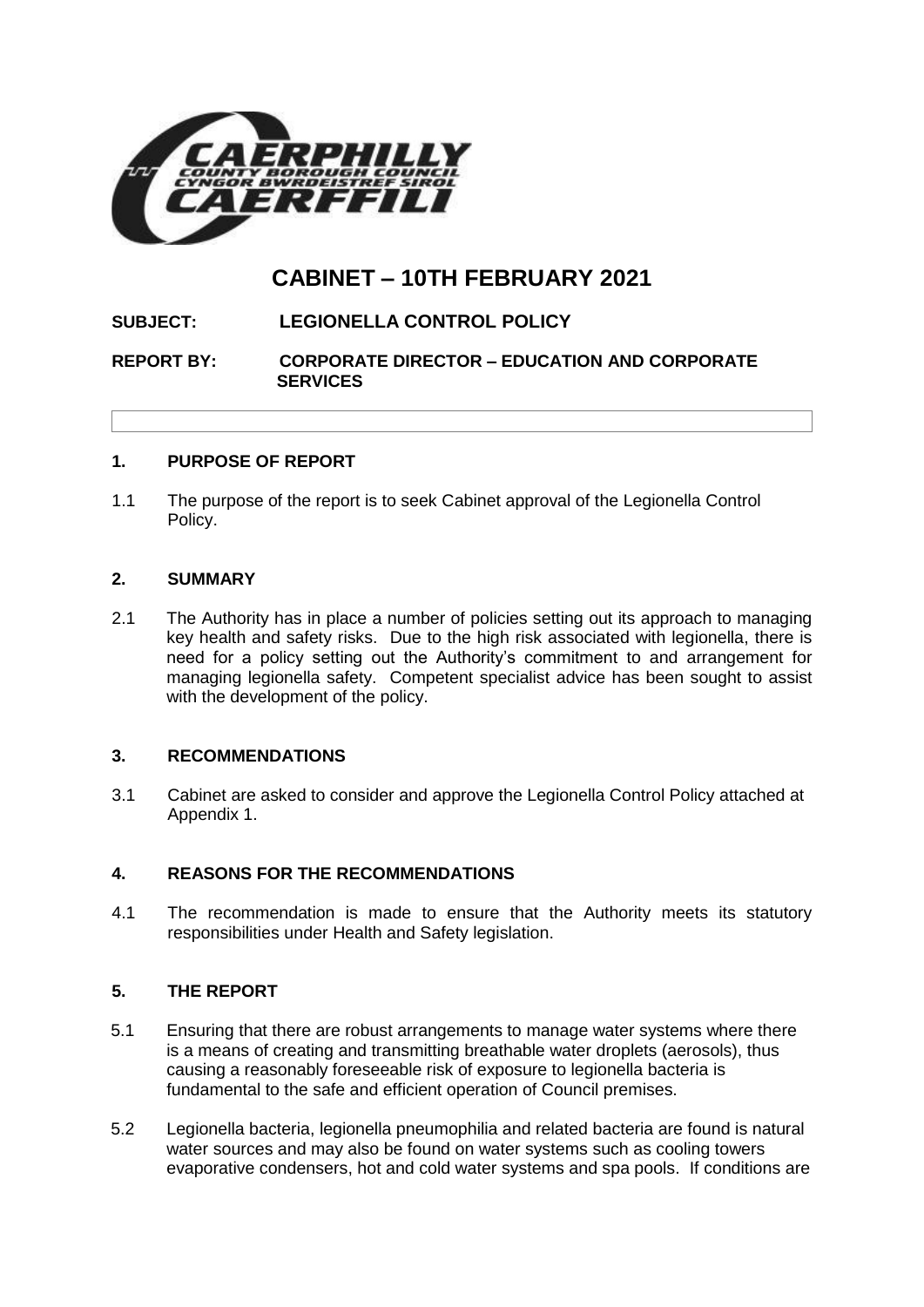favourable, the bacteria may grow. The risk increases with age, however, some people are at higher risk, including people over 45 years of age, smokers and heavy drinkers, people suffering with chronic, respiratory or kidney disease, people with diabetes, lung or heart disease, and anyone with an impaired immune system.

- 5.3 The policy details the role and responsibilities at all levels for managing the risks associated with legionella, including ensuring there is a risk assessment and written scheme in place and also that appropriate checks are in place.
- 5.4 The policy details the practical measures which will be undertaken to control the risks including:
	- Identifying the risk from legionella.
	- Written scheme to control the risk
	- Avoiding conditions suitable for growth of the organisms
	- Use of thermostatic mixing valves (TMVs)
	- **Nutrients**
	- Transmission of the bacteria
	- **Susceptibility**
	- Record keeping
	- Asbestos issues affecting legionella checks/ works
- 5.5 Compliance with the policy will enable the Authority to meet its obligations under the Health and Safety at Work etc. Act 1974 and the Control of Substances Hazardous to Health Regulations 2002.

#### 5.6 **Conclusion**

The policy will help to ensure that the Council is meeting its legal responsibilities under Health and Safety legislation and will assist in ensuring there is a robust health and safety framework in place to keep employees and others safe.

#### 6 **ASSUMPTIONS**

6.1 No assumptions have been made within this report.

# **7. LINKS TO RELEVANT COUNCIL POLICIES**

7.1 This report links to the Corporate Health and Safety Policy and Control of Substances Hazardous to Health Policy (COSHH) and other CCBC Health and Safety Policies.

### 7.2 **Corporate Plan 2018-2023.**

The report content contributes towards the following Corporate Well-Being Objectives identified within the Council's Corporate Plan 2018-2023:

Objective 1 - Improve education opportunities for all. Through affording Health and Safety training opportunities both for our employees and for others across the borough which will support with developing skills and improving employability in a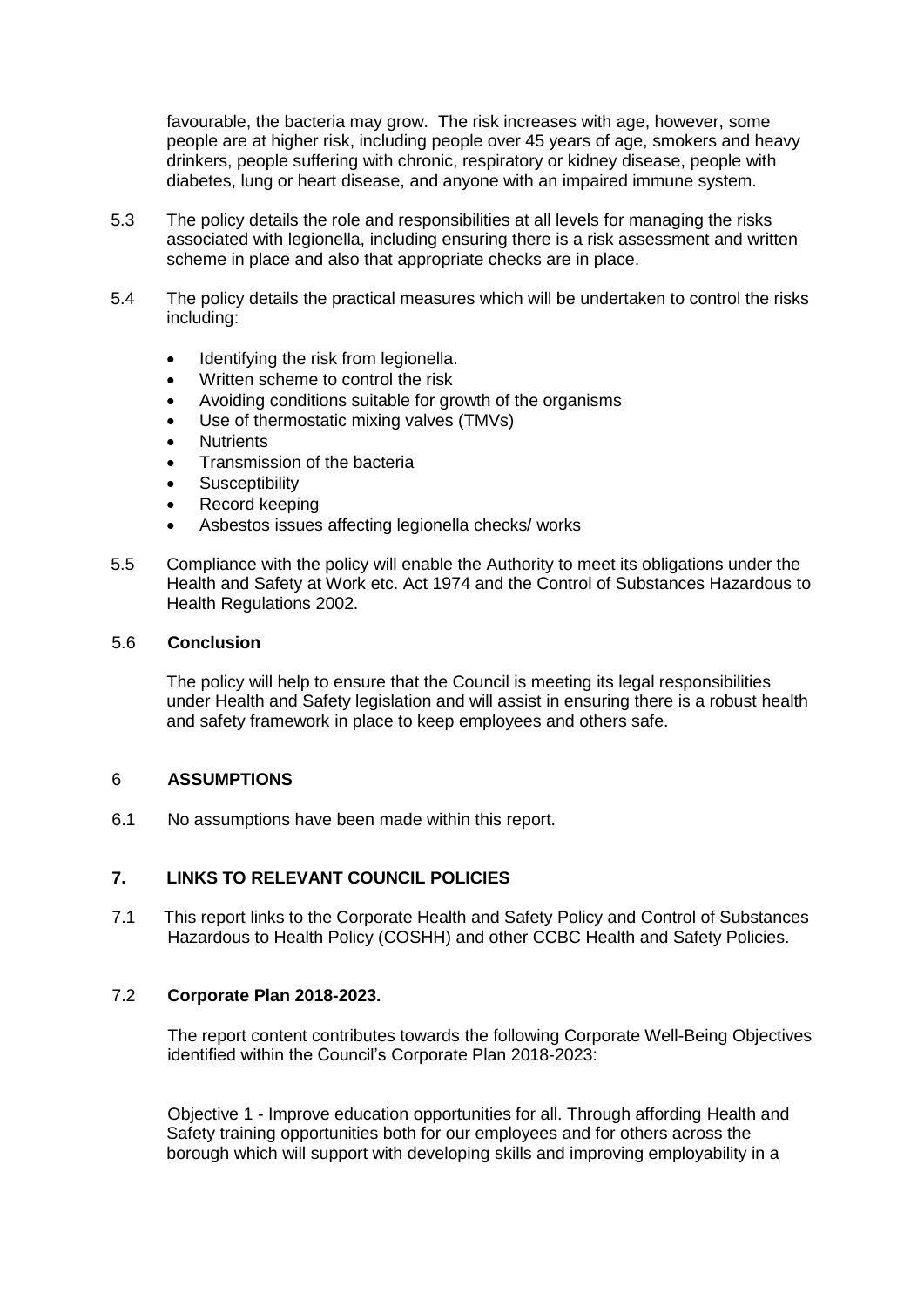safe environment where the risks are effectively managed.

Objective 2 -. Enabling employment. Through ensuring that CCBC employees and others affected by our work activities are kept safe and healthy whilst at work and able to remain in employment.

Objective 5 - Creating a County Borough that supports a healthy lifestyle in accordance with the sustainable Development Principle within the Wellbeing of Future Generations (Wales) Act 2015. Through ensuring that the health risks associated with work are assessed, controlled and managed in accordance with the relevant health and safety policy and that health and safety training provided ensures that Managers and employees are aware of the Health and Safety policies and practises that support good health and well-being.

Objective 6 - Support citizens to remain independent and improve their well-being. Through ensuring that our health and safety policies and practises promote good health and well-being.

# **8. WELL-BEING OF FUTURE GENERATIONS**

- 8.1 This report contributes to the Well-being Goals as set out in the Well-Being of Future Generations (Wales) Act:-
	- A prosperous Wales
	- A resilient Wales
	- A healthier Wales
	- A more equal Wales
- 8.2 It is also consistent with the five ways of working as defined within the sustainable development principle in the Act in that we will seek to consider the long-term impact of Health & Safety policies and practices and training, we will seek to prevent any ongoing issues and ensure that Health & Safety is integrated into good management. We will also ensure there is effective collaboration and involvement as required in order to meet our legal Health & Safety objectives in line with the act. This will assist in safeguarding the health and safety of our employees, residents, service users and visitors and ensure that the Council as a public body and social landlord meets its regulatory duties and corporate objectives.

# **9. EQUALITIES IMPLICATIONS**

9.1 There are no equalities implications within this report.

# **10. FINANCIAL IMPLICATIONS**

10.1 There are no financial implications within this report.

# **11. PERSONNEL IMPLICATIONS**

11.1 There are no personnel implications within this report.